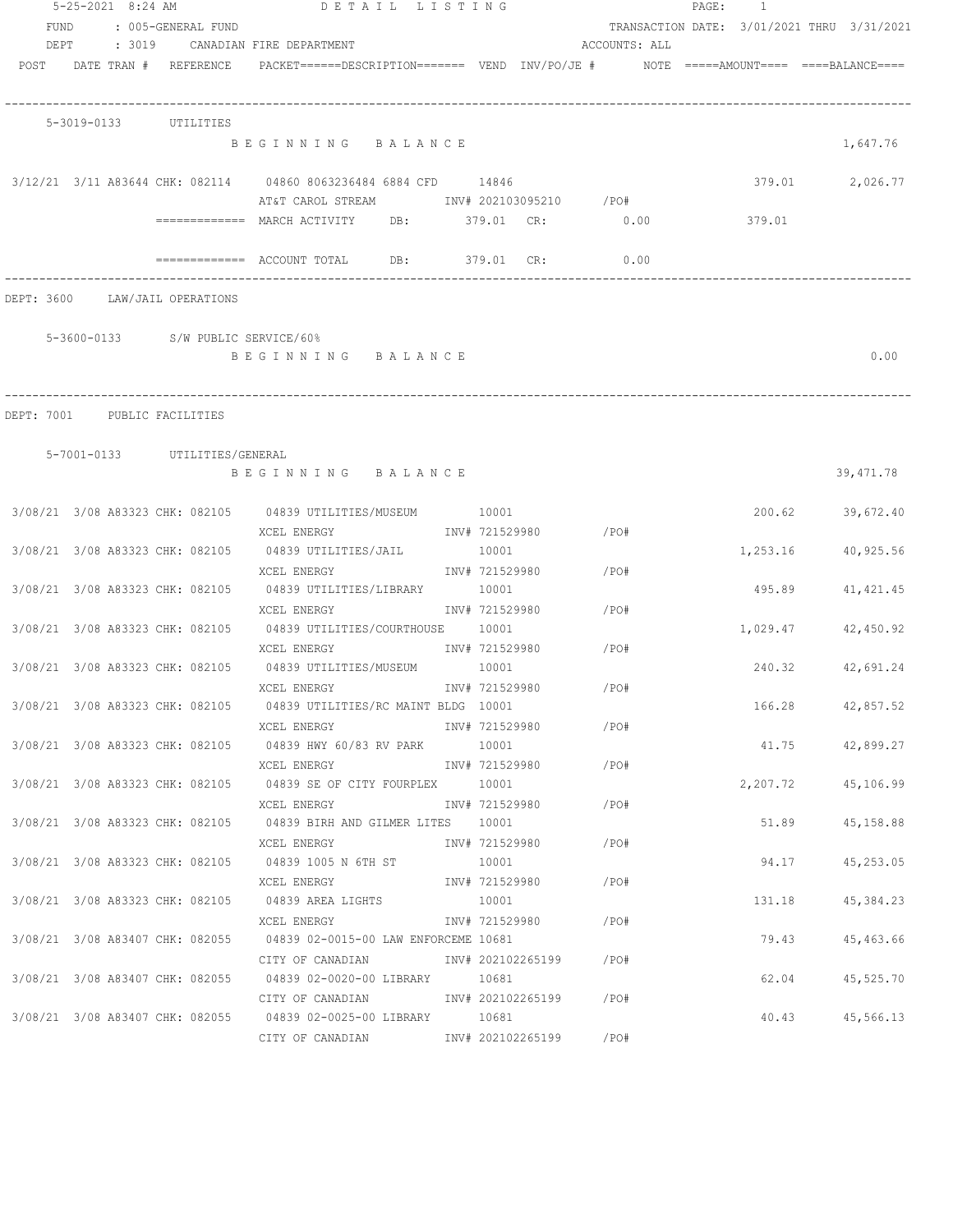|                                 | $5 - 25 - 2021$ 8:24 AM |                            | DETAIL LISTING                                                                           |                         |       |               | PAGE: | 2                                          |           |
|---------------------------------|-------------------------|----------------------------|------------------------------------------------------------------------------------------|-------------------------|-------|---------------|-------|--------------------------------------------|-----------|
| <b>FUND</b>                     |                         | : 005-GENERAL FUND         |                                                                                          |                         |       |               |       | TRANSACTION DATE: 3/01/2021 THRU 3/31/2021 |           |
| DEPT                            | : 7001                  |                            | PUBLIC FACILITIES                                                                        |                         |       | ACCOUNTS: ALL |       |                                            |           |
|                                 |                         | POST DATE TRAN # REFERENCE | PACKET======DESCRIPTION======= VEND INV/PO/JE #     NOTE =====AMOUNT==== ====BALANCE==== |                         |       |               |       |                                            |           |
|                                 |                         |                            |                                                                                          |                         |       |               |       |                                            |           |
| 3/08/21 3/08 A83407 CHK: 082055 |                         |                            | 04839 04-1045-01 HC FIRE BARN 10681                                                      |                         |       |               |       | 12.04                                      | 45,578.17 |
|                                 |                         |                            | CITY OF CANADIAN                                                                         | INV# 202102265199 / PO# |       |               |       |                                            |           |
| 3/08/21 3/08 A83407 CHK: 082055 |                         |                            | 04839 04-1060-00 EXH-4H PENS 10681                                                       |                         |       |               |       | 29.43                                      | 45,607.60 |
|                                 |                         |                            | CITY OF CANADIAN                                                                         | INV# 202102265199       | / PO# |               |       |                                            |           |
| 3/08/21 3/08 A83407 CHK: 082055 |                         |                            | 04839 04-1061-00 EXHIBITION CT 10681                                                     |                         |       |               |       | 29.43                                      | 45,637.03 |
|                                 |                         |                            | CITY OF CANADIAN MW# 202102265199                                                        |                         |       | /PO#          |       |                                            |           |
| 3/08/21 3/08 A83407 CHK: 082055 |                         |                            | 04839 04-1095-00 COURTHOUSE 10681                                                        |                         |       |               |       | 169.59                                     | 45,806.62 |
|                                 |                         |                            | CITY OF CANADIAN MOTHOM INV# 202102265199 / PO#                                          |                         |       |               |       |                                            |           |
|                                 |                         |                            | 3/08/21 3/08 A83407 CHK: 082055 04839 04-1096-00 COURTHOUSE #2 10681                     |                         |       |               |       | 67.01                                      | 45,873.63 |
|                                 |                         |                            | CITY OF CANADIAN MOTHOM INV# 202102265199 / PO#                                          |                         |       |               |       |                                            |           |
|                                 |                         |                            | 3/08/21 3/08 A83407 CHK: 082055 04839 05-0861-01 HC FIRE DEPT 10681                      |                         |       |               |       | 79.43                                      | 45,953.06 |
|                                 |                         |                            | CITY OF CANADIAN                                                                         | INV# 202102265199 /PO#  |       |               |       |                                            |           |
|                                 |                         |                            | 3/08/21 3/08 A83407 CHK: 082055 04839 05-0862-01 HC FIRE DEPT 10681                      |                         |       |               |       | 14.71                                      | 45,967.77 |
|                                 |                         |                            | CITY OF CANADIAN                                                                         | INV# 202102265199       |       | /PO#          |       |                                            |           |
| 3/08/21 3/08 A83407 CHK: 082055 |                         |                            | 04839 05-0865-01 RVP MUSEUM 10681                                                        |                         |       |               |       | 70.90                                      | 46,038.67 |
|                                 |                         |                            | CITY OF CANADIAN                                                                         | INV# 202102265199       |       | /PO#          |       |                                            |           |
| 3/08/21 3/08 A83407 CHK: 082055 |                         |                            | 04839 05-0866-01 RVP MUSEUM 2 10681                                                      |                         |       |               |       | 12.04                                      | 46,050.71 |
|                                 |                         |                            | CITY OF CANADIAN                                                                         | INV# 202102265199       |       | /PO#          |       |                                            |           |
| 3/08/21 3/08 A83407 CHK: 082055 |                         |                            | 04839 01-0002 BALLPARK                                                                   | 10681                   |       |               |       | 0.00                                       | 46,050.71 |
|                                 |                         |                            | CITY OF CANADIAN                                                                         | INV# 202102265199       |       | /PO#          |       |                                            |           |
| 3/08/21 3/08 A83433 CHK: 082080 |                         |                            | 04839 OTHER METERS                                                                       | 12592                   |       |               |       | 2,004.22                                   | 48,054.93 |
|                                 |                         |                            | NORTH PLAINS ELECTRIC CO- INV# 202103055208                                              |                         |       | /PO#          |       |                                            |           |
| 3/08/21 3/08 A83433 CHK: 082080 |                         |                            | 04839 GEM VOTING BOOTH                                                                   | 12592                   |       |               |       | 182.33                                     | 48,237.26 |
|                                 |                         |                            | NORTH PLAINS ELECTRIC CO- INV# 202103055208                                              |                         |       | /PO#          |       |                                            |           |
| 3/12/21 3/11 A83638 CHK: 082115 |                         |                            | 04860 BALLPARK                                                                           | 10681                   |       |               |       | 157.85                                     | 48,395.11 |
|                                 |                         |                            | CITY OF CANADIAN                                                                         | INV# 202103053521       |       | /PO#          |       |                                            |           |
| 3/12/21 3/11 A83643 CHK: 082118 |                         |                            | 04860 040-001-1415-01-LIBRARY 13824                                                      |                         |       |               |       | 284.36                                     | 48,679.47 |
|                                 |                         |                            | WEST TEXAS GAS, INC MONTH 202103095213                                                   |                         |       | /PO#          |       |                                            |           |
| 3/12/21 3/11 A83643 CHK: 082118 |                         |                            | 04860 040-001-4000-01 EX CENTE 13824                                                     |                         |       |               |       | 2,754.66                                   | 51,434.13 |
|                                 |                         |                            | WEST TEXAS GAS, INC MONTH 202103095213                                                   |                         | / PO# |               |       |                                            |           |
| 3/12/21 3/11 A83643 CHK: 082118 |                         |                            | 04860 040-001-5735-02-MUSEUM 13824                                                       |                         |       |               |       | 474.64                                     | 51,908.77 |
|                                 |                         |                            | WEST TEXAS GAS, INC 1NV# 202103095213 / PO#                                              |                         |       |               |       |                                            |           |
|                                 |                         |                            | 3/12/21 3/11 A83643 CHK: 082118 04860 040-001-5815-01-BALLPARK 13824                     |                         |       |               |       | 26.22                                      | 51,934.99 |
|                                 |                         |                            | WEST TEXAS GAS, INC                                                                      | INV# 202103095213 /PO#  |       |               |       |                                            |           |
|                                 |                         |                            | 3/12/21 3/11 A83643 CHK: 082118 04860 040-001-5810-01-PAVILION 13824                     |                         |       |               |       | 26.22                                      | 51,961.21 |
|                                 |                         |                            | WEST TEXAS GAS, INC                                                                      | INV# 202103095213       | / PO# |               |       |                                            |           |
|                                 |                         |                            | 3/12/21 3/11 A83643 CHK: 082118 04860 040-001-1405-01 COURTHOU 13824                     |                         |       |               |       | 766.23                                     | 52,727.44 |
|                                 |                         |                            | WEST TEXAS GAS, INC                                                                      | INV# 202103095213       |       | /PO#          |       |                                            |           |
| 3/12/21 3/11 A83643 CHK: 082118 |                         |                            | 04860 040-013-0045-00 CFD MAIN 13824                                                     |                         |       |               |       | 732.29                                     | 53,459.73 |
|                                 |                         |                            | WEST TEXAS GAS, INC 1NV# 202103095213 / PO#                                              |                         |       |               |       |                                            |           |
|                                 |                         |                            | 3/12/21 3/11 A83643 CHK: 082118 04860 040-013-0035-02 CFD MAIN 13824                     |                         |       |               |       | 350.74                                     | 53,810.47 |
|                                 |                         |                            | WEST TEXAS GAS, INC MOV# 202103095213 / PO#                                              |                         |       |               |       |                                            |           |
|                                 |                         |                            | ============= MARCH ACTIVITY DB: 14,338.69 CR: 0.00 14,338.69                            |                         |       |               |       |                                            |           |
|                                 |                         |                            |                                                                                          |                         |       |               |       |                                            |           |
|                                 |                         |                            | $\text{---}\text{---}\text{---}\text{---}$ ACCOUNT TOTAL DB: 14,338.69 CR:               |                         |       | 0.00          |       |                                            |           |
|                                 |                         |                            |                                                                                          |                         |       |               |       |                                            |           |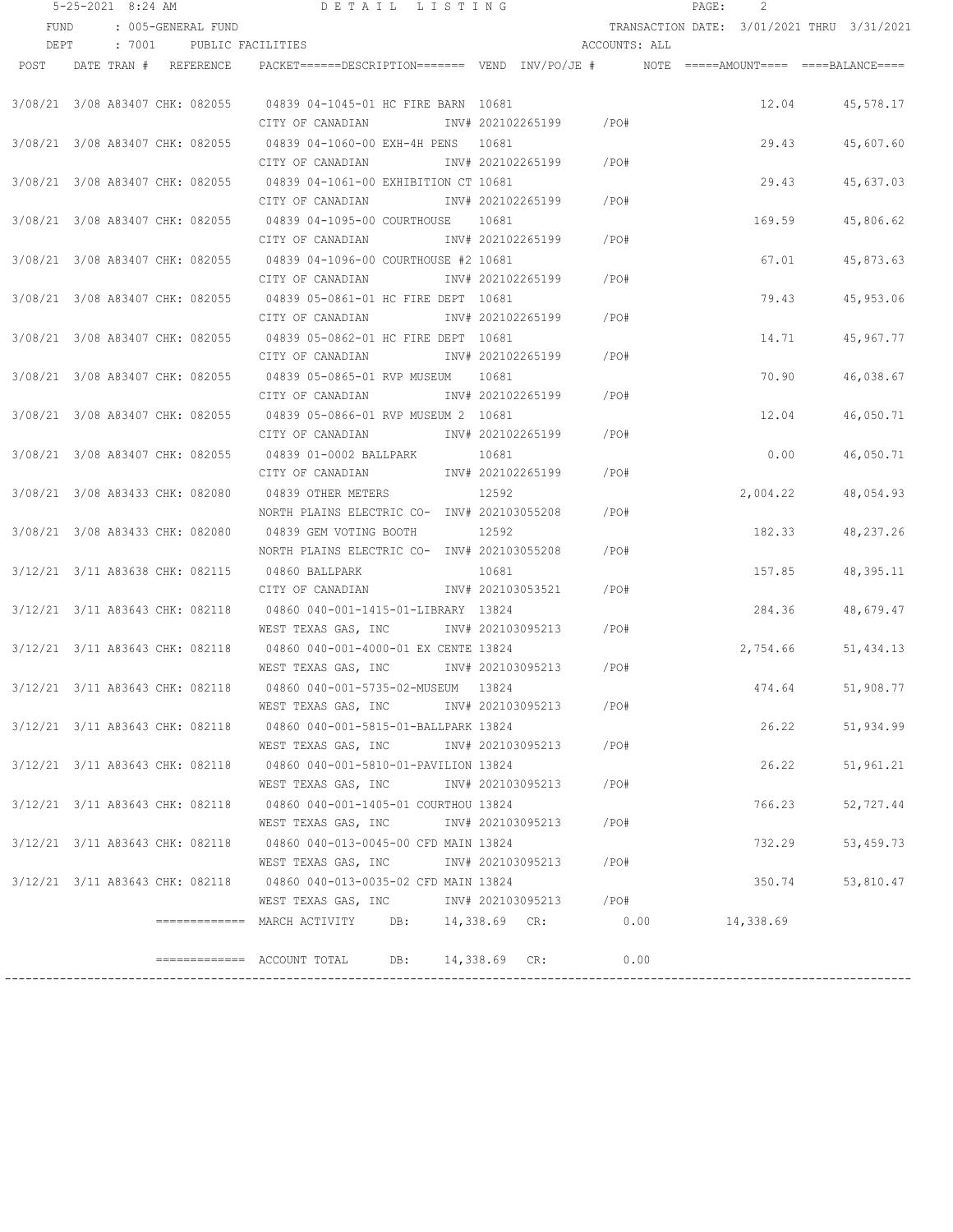|                                                   |          | 5-25-2021 8:24 AM |                                 |                                                                                          |     | DETAIL LISTING          |           |                               | PAGE: | 3      |                                            |
|---------------------------------------------------|----------|-------------------|---------------------------------|------------------------------------------------------------------------------------------|-----|-------------------------|-----------|-------------------------------|-------|--------|--------------------------------------------|
| FUND                                              |          |                   | : 005-GENERAL FUND              |                                                                                          |     |                         |           |                               |       |        | TRANSACTION DATE: 3/01/2021 THRU 3/31/2021 |
| DEPT                                              |          | : 7016            | CEMETERY                        |                                                                                          |     |                         |           | ACCOUNTS: ALL                 |       |        |                                            |
| POST                                              |          |                   | DATE TRAN # REFERENCE           | PACKET======DESCRIPTION======= VEND INV/PO/JE #     NOTE =====AMOUNT==== ====BALANCE==== |     |                         |           |                               |       |        |                                            |
|                                                   |          |                   |                                 |                                                                                          |     |                         |           |                               |       |        |                                            |
|                                                   |          |                   |                                 |                                                                                          |     |                         |           |                               |       |        |                                            |
| DEPT: 7016                                        | CEMETERY |                   |                                 |                                                                                          |     |                         |           |                               |       |        |                                            |
|                                                   |          |                   |                                 |                                                                                          |     |                         |           |                               |       |        |                                            |
|                                                   |          |                   | 5-7016-0133 UTILITIES           |                                                                                          |     |                         |           |                               |       |        |                                            |
|                                                   |          |                   |                                 | BEGINNING BALANCE                                                                        |     |                         |           |                               |       |        | 0.00                                       |
|                                                   |          |                   |                                 |                                                                                          |     |                         |           |                               |       |        |                                            |
|                                                   |          |                   |                                 | 3/08/21 3/08 A83323 CHK: 082105 04839 UTILITIES/CEMETERY 10001                           |     |                         |           |                               |       | 12.78  | 12.78                                      |
|                                                   |          |                   |                                 | XCEL ENERGY                                                                              |     | INV# 721529980          |           | /PO#                          |       |        |                                            |
|                                                   |          |                   |                                 | ============= MARCH ACTIVITY                                                             | DB: | 12.78 CR:               |           | 0.00                          |       | 12.78  |                                            |
|                                                   |          |                   |                                 |                                                                                          |     |                         |           |                               |       |        |                                            |
|                                                   |          |                   |                                 |                                                                                          |     | DB: 12.78 CR:           |           | 0.00                          |       |        |                                            |
|                                                   |          |                   |                                 |                                                                                          |     |                         |           |                               |       |        |                                            |
| $* - * - * - * - * - * - * - * - * - * - * - * -$ |          |                   |                                 | 000 ERRORS IN THIS REPORT! *-*-*-*-*-*-*-*-*-*-*-*-*-*-                                  |     |                         |           |                               |       |        |                                            |
|                                                   |          |                   |                                 |                                                                                          |     |                         |           |                               |       |        |                                            |
|                                                   |          |                   |                                 | ** REPORT TOTALS ** --- DEBITS --- -- -- CREDITS ---                                     |     |                         |           |                               |       |        |                                            |
|                                                   |          |                   |                                 |                                                                                          |     | 41,119.54               |           |                               | 0.00  |        |                                            |
|                                                   |          |                   |                                 | BEGINNING BALANCES:                                                                      |     |                         |           |                               |       |        |                                            |
|                                                   |          |                   |                                 | REPORTED ACTIVITY:                                                                       |     |                         | 14,730.48 |                               | 0.00  |        |                                            |
|                                                   |          |                   |                                 | ENDING BALANCES:                                                                         |     |                         | 55,850.02 |                               | 0.00  |        |                                            |
|                                                   |          |                   |                                 | TOTAL FUND ENDING BALANCE:                                                               |     |                         | 55,850.02 |                               |       |        |                                            |
|                                                   |          |                   |                                 |                                                                                          |     |                         |           |                               |       |        |                                            |
| FUND: 010-AIRPORT                                 |          |                   |                                 |                                                                                          |     |                         |           |                               |       |        |                                            |
|                                                   |          |                   |                                 |                                                                                          |     |                         |           |                               |       |        |                                            |
| DEPT: 7010 AIRPORT                                |          |                   |                                 |                                                                                          |     |                         |           |                               |       |        |                                            |
|                                                   |          |                   |                                 |                                                                                          |     |                         |           |                               |       |        |                                            |
|                                                   |          |                   | 5-7010-0133 UTILITIES           |                                                                                          |     |                         |           |                               |       |        |                                            |
|                                                   |          |                   |                                 | BEGINNING BALANCE                                                                        |     |                         |           |                               |       |        | 3,300.19                                   |
|                                                   |          |                   |                                 |                                                                                          |     |                         |           |                               |       |        |                                            |
|                                                   |          |                   |                                 | 3/08/21 3/08 A83308 CHK: 001789 04851 UTITLITES FEB 2021 10681                           |     |                         |           |                               |       | 29.42  | 3,329.61                                   |
|                                                   |          |                   |                                 | CITY OF CANADIAN                                                                         |     | INV# 202103035202 / PO# |           |                               |       |        |                                            |
|                                                   |          |                   |                                 | 3/08/21 3/08 A83310 CHK: 001791 04851 UTILITIES AIRPORT                                  |     | 12592                   |           |                               |       | 884.46 | 4,214.07                                   |
|                                                   |          |                   |                                 | NORTH PLAINS ELECTRIC CO- INV# 202103055206 / PO#                                        |     |                         |           |                               |       |        |                                            |
|                                                   |          |                   |                                 |                                                                                          |     |                         |           |                               |       |        |                                            |
|                                                   |          |                   | 3/29/21 3/29 A83763 CHK: 001796 | 04873 INTERNET MARCH 2021                                                                |     | 14900                   |           |                               |       | 42.49  | 4,256.56                                   |
|                                                   |          |                   |                                 | PTCI                                                                                     |     | INV# 202103245231       |           | /PO#                          |       |        |                                            |
|                                                   |          |                   |                                 | =============    MARCH  ACTIVITY                                                         | DB: | 956.37 CR:              |           | 0.00                          |       | 956.37 |                                            |
|                                                   |          |                   |                                 |                                                                                          |     |                         |           |                               |       |        |                                            |
|                                                   |          |                   |                                 |                                                                                          |     | DB: 956.37 CR:          |           | 0.00                          |       |        |                                            |
|                                                   |          |                   |                                 |                                                                                          |     |                         |           |                               |       |        |                                            |
| *-*-*-*-*-*-*-*-*-*-*-*-*-*-                      |          |                   |                                 | 000 ERRORS IN THIS REPORT!                                                               |     |                         |           | *-*-*-*-*-*-*-*-*-*-*-*-*-*-* |       |        |                                            |
|                                                   |          |                   |                                 |                                                                                          |     |                         |           |                               |       |        |                                            |
|                                                   |          |                   |                                 | ** REPORT TOTALS ** --- DEBITS --- -- CREDITS ---                                        |     |                         |           |                               |       |        |                                            |
|                                                   |          |                   |                                 | BEGINNING BALANCES:                                                                      |     |                         | 3,300.19  |                               | 0.00  |        |                                            |
|                                                   |          |                   |                                 | REPORTED ACTIVITY:                                                                       |     |                         | 956.37    |                               | 0.00  |        |                                            |
|                                                   |          |                   |                                 | ENDING BALANCES:                                                                         |     |                         | 4,256.56  |                               | 0.00  |        |                                            |
|                                                   |          |                   |                                 |                                                                                          |     |                         |           |                               |       |        |                                            |
|                                                   |          |                   |                                 | TOTAL FUND ENDING BALANCE:                                                               |     |                         | 4,256.56  |                               |       |        |                                            |
|                                                   |          |                   |                                 |                                                                                          |     |                         |           |                               |       |        |                                            |
| FUND: 011-ROAD & BRIDGE PCT 1                     |          |                   |                                 |                                                                                          |     |                         |           |                               |       |        |                                            |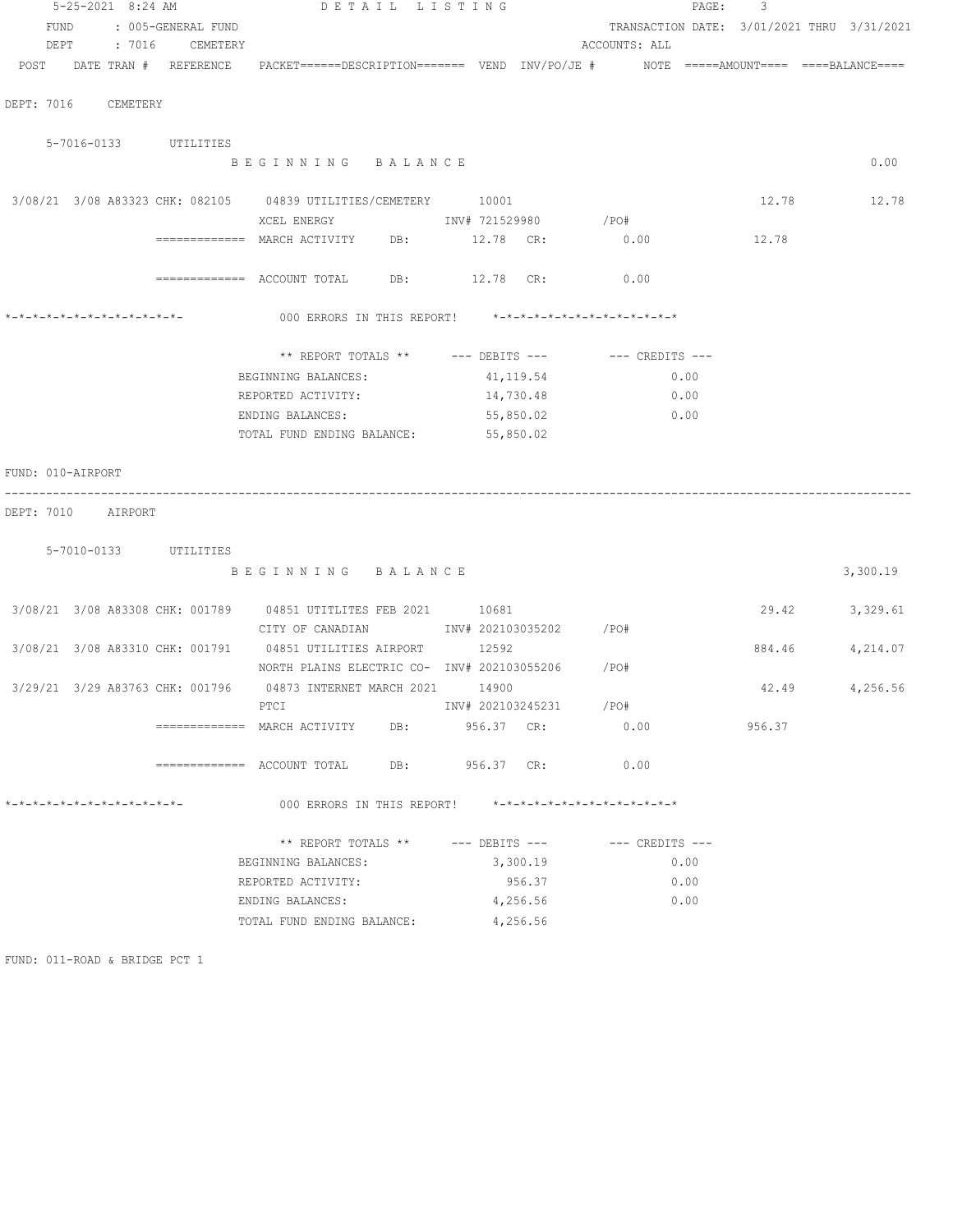| 5-25-2021 8:24 AM                                 |                                | DETAIL LISTING                                                                                    |                |               | PAGE: 4 |                                            |
|---------------------------------------------------|--------------------------------|---------------------------------------------------------------------------------------------------|----------------|---------------|---------|--------------------------------------------|
|                                                   | FUND : 011-ROAD & BRIDGE PCT 1 |                                                                                                   |                |               |         | TRANSACTION DATE: 3/01/2021 THRU 3/31/2021 |
|                                                   | DEPT : 4011 ROAD & BRIDGE 1    |                                                                                                   |                | ACCOUNTS: ALL |         |                                            |
|                                                   | POST DATE TRAN # REFERENCE     | PACKET======DESCRIPTION========  VEND  INV/PO/JE #         NOTE  =====AMOUNT====  ====BALANCE==== |                |               |         |                                            |
|                                                   |                                |                                                                                                   |                |               |         |                                            |
|                                                   |                                |                                                                                                   |                |               |         |                                            |
|                                                   | 5-4011-0133 UTILITIES/PCT 1    |                                                                                                   |                |               |         |                                            |
|                                                   |                                | BEGINNING BALANCE                                                                                 |                |               |         | 1,324.41                                   |
|                                                   |                                | 3/08/21 3/08 A83406 CHK: 082055 04839 UTILITIES FEB 2021 10681                                    |                |               |         | 29.43 1,353.84                             |
|                                                   |                                | CITY OF CANADIAN MW# 202102265198 /PO#                                                            |                |               |         |                                            |
|                                                   |                                | 3/08/21 3/08 A83433 CHK: 082080 04839 PCT 1                                                       | 12592          |               | 151.63  | 1,505.47                                   |
|                                                   |                                | NORTH PLAINS ELECTRIC CO- INV# 202103055208 /PO#                                                  |                |               |         |                                            |
|                                                   |                                | 3/12/21 3/11 A83643 CHK: 082118 04860 040-001-3995-01-PCT 1 BA 13824                              |                |               |         | 335.99 1,841.46                            |
|                                                   |                                | WEST TEXAS GAS, INC MONTH 202103095213 / PO#                                                      |                |               |         |                                            |
|                                                   |                                | ============ MARCH ACTIVITY DB: 517.05 CR: 0.00                                                   |                |               | 517.05  |                                            |
|                                                   |                                |                                                                                                   |                |               |         |                                            |
|                                                   |                                | ============ ACCOUNT TOTAL DB: 517.05 CR: 0.00                                                    |                |               |         |                                            |
|                                                   |                                | 000 ERRORS IN THIS REPORT! *-*-*-*-*-*-*-*-*-*-*-*-*-*-                                           |                |               |         |                                            |
|                                                   |                                |                                                                                                   |                |               |         |                                            |
|                                                   |                                | ** REPORT TOTALS ** --- DEBITS --- -- -- CREDITS ---                                              |                |               |         |                                            |
|                                                   |                                | BEGINNING BALANCES:                                                                               | 1,324.41       | 0.00          |         |                                            |
|                                                   |                                | REPORTED ACTIVITY:                                                                                | 517.05         | 0.00          |         |                                            |
|                                                   |                                | ENDING BALANCES:                                                                                  | 1,841.46       | 0.00          |         |                                            |
|                                                   |                                | TOTAL FUND ENDING BALANCE: 1,841.46                                                               |                |               |         |                                            |
| FUND: 012-ROAD & BRIDGE PCT 2                     |                                |                                                                                                   |                |               |         |                                            |
| DEPT: 4012 ROAD & BRIDGE 2                        |                                |                                                                                                   |                |               |         |                                            |
|                                                   |                                |                                                                                                   |                |               |         |                                            |
|                                                   | 5-4012-0133 UTILITIES/PCT 2    |                                                                                                   |                |               |         |                                            |
|                                                   |                                | BEGINNING BALANCE                                                                                 |                |               |         | 1,979.36                                   |
|                                                   |                                |                                                                                                   |                |               |         |                                            |
|                                                   |                                | 3/08/21 3/08 A83384 CHK: 082045 04839 UTILITIES PCT 2 10527                                       |                |               |         | 703.00 2,682.36                            |
|                                                   |                                | CANADIAN OIL & GAS CO., L INV# 36028                                                              |                | / PO#         |         |                                            |
|                                                   |                                | 3/08/21 3/08 A83433 CHK: 082080 04839 PCT 2                                                       | 12592          |               | 241.41  | 2,923.77                                   |
|                                                   |                                | NORTH PLAINS ELECTRIC CO- INV# 202103055208                                                       |                | /PO#          |         |                                            |
|                                                   |                                | ============= MARCH ACTIVITY                                                                      | DB: 944.41 CR: | 0.00          | 944.41  |                                            |
|                                                   |                                | $\texttt{-----} \texttt{-----}$ ACCOUNT TOTAL DB: 944.41 CR:                                      |                | 0.00          |         |                                            |
| $* - * - * - * - * - * - * - * - * - * - * - * -$ |                                | 000 ERRORS IN THIS REPORT! *-*-*-*-*-*-*-*-*-*-*-*-*-*-                                           |                |               |         |                                            |
|                                                   |                                | ** REPORT TOTALS ** --- DEBITS --- -- -- CREDITS ---                                              |                |               |         |                                            |
|                                                   |                                | BEGINNING BALANCES:                                                                               | 1,979.36       | 0.00          |         |                                            |
|                                                   |                                | REPORTED ACTIVITY:                                                                                | 944.41         | 0.00          |         |                                            |
|                                                   |                                | ENDING BALANCES:                                                                                  | 2,923.77       | 0.00          |         |                                            |
|                                                   |                                | TOTAL FUND ENDING BALANCE:                                                                        | 2,923.77       |               |         |                                            |
|                                                   |                                |                                                                                                   |                |               |         |                                            |

FUND: 013-ROAD & BRIDGE PCT 3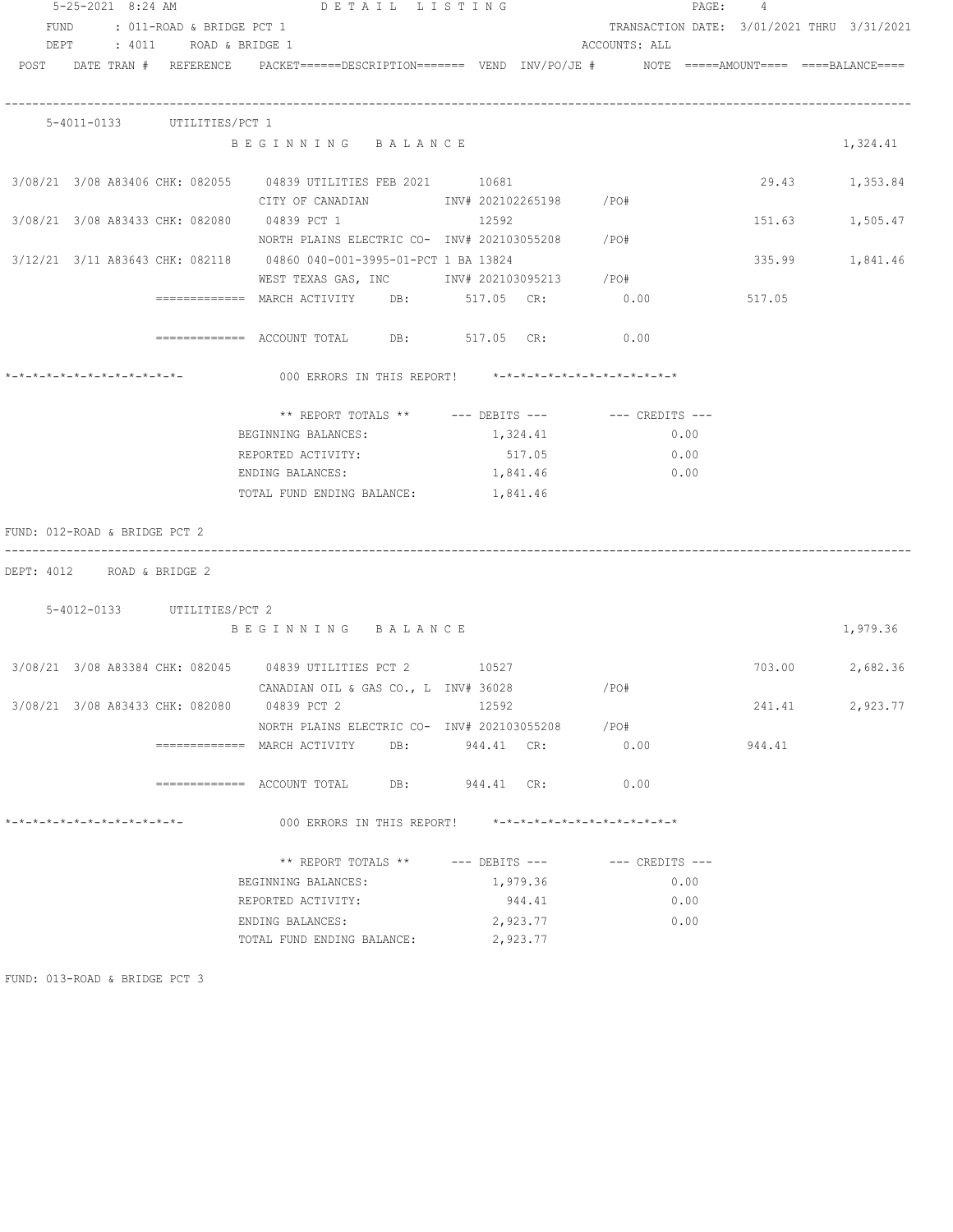| $5 - 25 - 2021$ 8:24 AM       |                                |                                                                                                                 | DETAIL LISTING     |          |                                                         | PAGE: 5 |                 |
|-------------------------------|--------------------------------|-----------------------------------------------------------------------------------------------------------------|--------------------|----------|---------------------------------------------------------|---------|-----------------|
|                               | FUND : 013-ROAD & BRIDGE PCT 3 |                                                                                                                 |                    |          | TRANSACTION DATE: 3/01/2021 THRU 3/31/2021              |         |                 |
|                               | DEPT : 4013 ROAD & BRIDGE 3    |                                                                                                                 |                    |          | ACCOUNTS: ALL                                           |         |                 |
|                               |                                | POST DATE TRAN # REFERENCE PACKET======DESCRIPTION======= VEND INV/PO/JE # NOTE =====AMOUNT==== ====BALANCE==== |                    |          |                                                         |         |                 |
|                               | 5-4013-0133 UTILITIES/PCT 3    |                                                                                                                 |                    |          |                                                         |         |                 |
|                               |                                | BEGINNING BALANCE                                                                                               |                    |          |                                                         |         | 3,998.59        |
|                               |                                | 3/08/21 3/08 A83385 CHK: 082045 04839 UTILITIES PCT 3 10527                                                     |                    |          |                                                         |         | 195.70 4,194.29 |
|                               |                                | CANADIAN OIL & GAS CO., L INV# 36050 $/$ PO#                                                                    |                    |          |                                                         |         |                 |
|                               |                                | 3/08/21 3/08 A83433 CHK: 082080 04839 PCT 3 12592<br>NORTH PLAINS ELECTRIC CO- INV# 202103055208 /PO#           |                    |          |                                                         |         | 304.03 4,498.32 |
|                               |                                |                                                                                                                 |                    |          |                                                         |         |                 |
|                               |                                |                                                                                                                 |                    |          |                                                         |         |                 |
|                               |                                | ============ ACCOUNT TOTAL DB: 499.73 CR: 0.00                                                                  |                    |          |                                                         |         |                 |
|                               |                                |                                                                                                                 |                    |          |                                                         |         |                 |
|                               |                                |                                                                                                                 |                    |          |                                                         |         |                 |
|                               |                                | BEGINNING BALANCES:                                                                                             |                    | 3,998.59 | 0.00                                                    |         |                 |
|                               |                                | REPORTED ACTIVITY:                                                                                              |                    | 499.73   | 0.00                                                    |         |                 |
|                               |                                | ENDING BALANCES: 4,498.32                                                                                       |                    |          | 0.00                                                    |         |                 |
|                               |                                | TOTAL FUND ENDING BALANCE: 4,498.32                                                                             |                    |          |                                                         |         |                 |
| FUND: 014-ROAD & BRIDGE PCT 4 |                                |                                                                                                                 |                    |          |                                                         |         |                 |
| DEPT: 4014 ROAD & BRIDGE 4    |                                |                                                                                                                 |                    |          |                                                         |         |                 |
|                               | 5-4014-0133 UTILITIES/PCT 4    |                                                                                                                 |                    |          |                                                         |         |                 |
|                               |                                | BEGINNING BALANCE                                                                                               |                    |          |                                                         |         | 3,096.94        |
|                               |                                | 3/08/21 3/08 A83386 CHK: 082045 04839 UTILITIES PCT 4 10527                                                     |                    |          |                                                         |         | 152.00 3,248.94 |
|                               |                                | CANADIAN OIL & GAS $CO.$ , L INV# 36075 / PO#                                                                   |                    |          |                                                         |         |                 |
|                               |                                | 3/08/21 3/08 A83433 CHK: 082080 04839 PCT 4 12592                                                               |                    |          |                                                         | 510.79  | 3,759.73        |
|                               |                                | NORTH PLAINS ELECTRIC CO- INV# 202103055208 /PO#                                                                |                    |          |                                                         |         |                 |
|                               |                                | ============= MARCH ACTIVITY<br>DB:                                                                             | 662.79 CR:         |          | 0.00                                                    | 662.79  |                 |
|                               |                                | ============= ACCOUNT TOTAL                                                                                     | DB:<br>662.79 CR:  |          | 0.00                                                    |         |                 |
| *-*-*-*-*-*-*-*-*-*-*-*-*-*-  |                                | 000 ERRORS IN THIS REPORT!                                                                                      |                    |          | $* - * - * - * - * - * - * - * - * - * - * - * - * - *$ |         |                 |
|                               |                                | ** REPORT TOTALS **                                                                                             | $---$ DEBITS $---$ |          | $---$ CREDITS $---$                                     |         |                 |
|                               |                                | BEGINNING BALANCES:                                                                                             |                    | 3,096.94 | 0.00                                                    |         |                 |
|                               |                                | REPORTED ACTIVITY:                                                                                              |                    | 662.79   | 0.00                                                    |         |                 |
|                               |                                | ENDING BALANCES:                                                                                                |                    | 3,759.73 | 0.00                                                    |         |                 |
|                               |                                | TOTAL FUND ENDING BALANCE:                                                                                      |                    | 3,759.73 |                                                         |         |                 |
|                               |                                |                                                                                                                 |                    |          |                                                         |         |                 |

------------------------------------------------------------------------------------------------------------------------------------

FUND: 016-CEMETERY